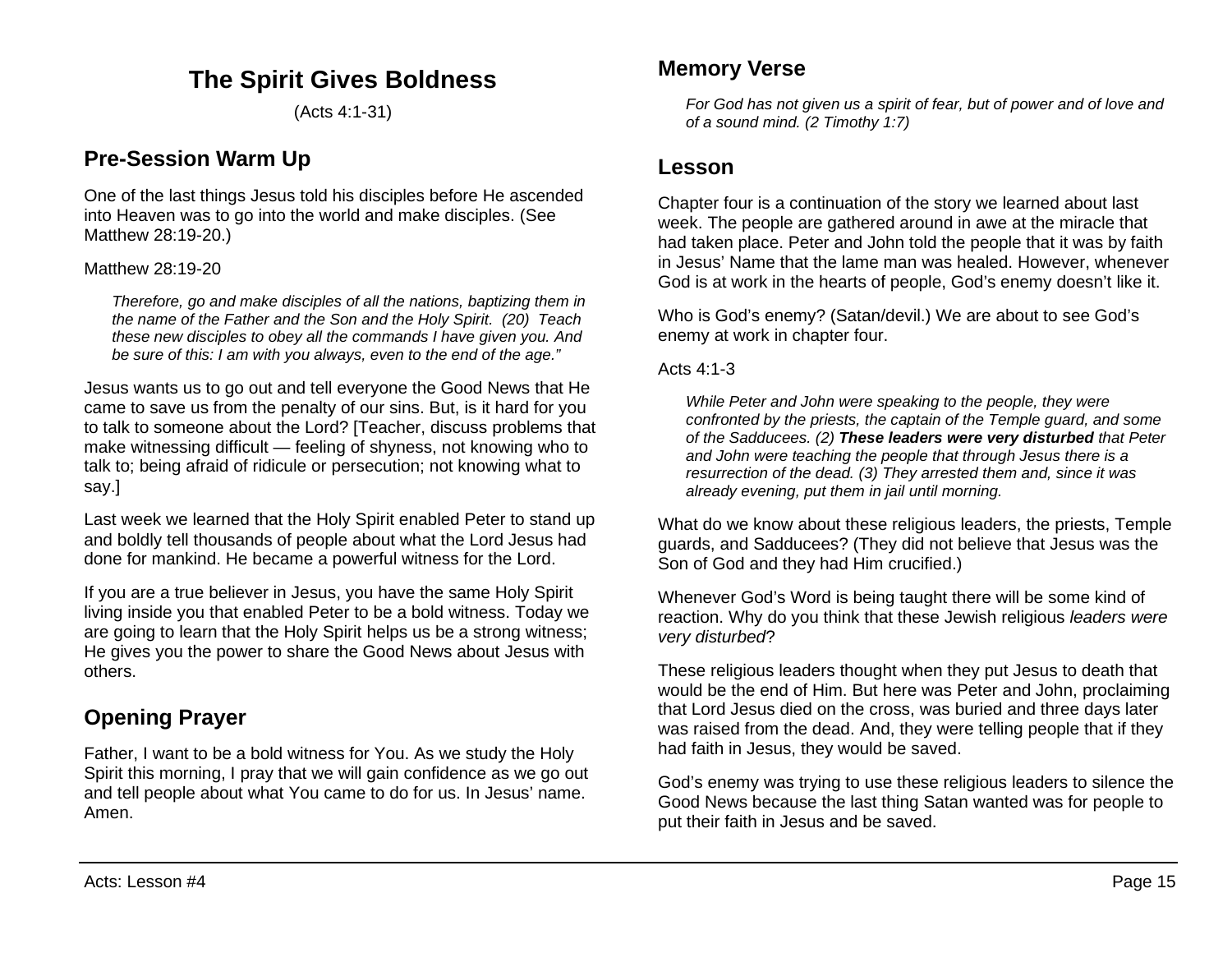But it happened just as these religious leaders feared.

The crowd at the Temple courts that day had witnessed an amazing miracle and they heard Peter preach in the power of the Holy Spirit. The Holy Spirit had given Peter the words to share the Good News that if the people would repent from the sins and believe in Jesus, they could be saved. And many people came to faith in Jesus.

#### Acts 4:4

*But many of the people who heard their message believed it, so the number of men who believed now totaled about 5,000.*

The crowds' reaction to the teaching of God's Word was belief; now there were about 5,000 believers. (Note there were now 5,000 believers total: 3,000 in Acts 2:41 + 2,000 here in Acts 4:4.)

The next day Peter and John were brought before the religious leaders.

#### Acts 4:5-7

*The next day the council of all the rulers and elders and teachers of religious law met in Jerusalem. (6) Annas the high priest was there, along with Caiaphas, John, Alexander, and other relatives of the high priest. (7) They brought in the two disciples and demanded, "By what power, or in whose name, have you done this?"*

Peter and John were obeying Jesus' command to tell others the Good News and many people believed. The Holy Spirit gave them power and courage to be bold. But they found themselves in jail for a night because many who heard them peach the Good News believed and came to faith.

#### Acts 4:8-12

*Then Peter, filled with the Holy Spirit, said to them, "Rulers and elders of our people, (9) are we being questioned today because we've done a good deed for a crippled man? Do you want to know how he was healed? (10) Let me clearly state to all of you and to all the people of Israel that he was healed by the powerful name of Jesus Christ the*  *Nazarene, the man you crucified but whom God raised from the dead. (11) For Jesus is the one referred to in the Scriptures, where it says, 'The stone that you builders rejected has now become the cornerstone.' (12) There is salvation in no one else! God has given no other name under heaven by which we must be saved."*

What name was Peter referring to? (Jesus) Why is the Name of Jesus so important and why is His Name the only way a person can be saved?

Names in the Old Testament were very important. They stood for who that person was, or who they would become, or what they would accomplish in their life. Who is Jesus?

What are some Names for Jesus? [Teacher, list these on the board and talk about why they describe Jesus: Bread of Life, Christ, Comforter, Counselor, Creator, Defender, Deliverer, Door, Great Physician, Good Shepherd, Hiding Place, Immanuel (God with us), Son of God, Lamb of God, Light of the World, Living water, Lord of all, Messiah, Rock, Way, etc.]

When you speak Jesus' Name, what comes to you mind? Hopefully it is His many character traits, like His mercy or forgiveness, His almighty power to overcome evil or disease.

When Peter and John told the lame man, "*In the name of Jesus Christ of Nazareth rise up and walk*," (Acts 3:6), they did not mean that the words themselves had the power to heal. Only Jesus can heal a person. The lame man was healed by faith in the Name of Jesus, He is Almighty God. There is power in no other Name.

While Peter was speaking to the religious leaders, they saw the courage he and John had.

#### Acts 4:13

*The members of the council were amazed when they saw the boldness of Peter and John, for they could see that they were ordinary men with no special training in the Scriptures. They also recognized them as men who had been with Jesus.*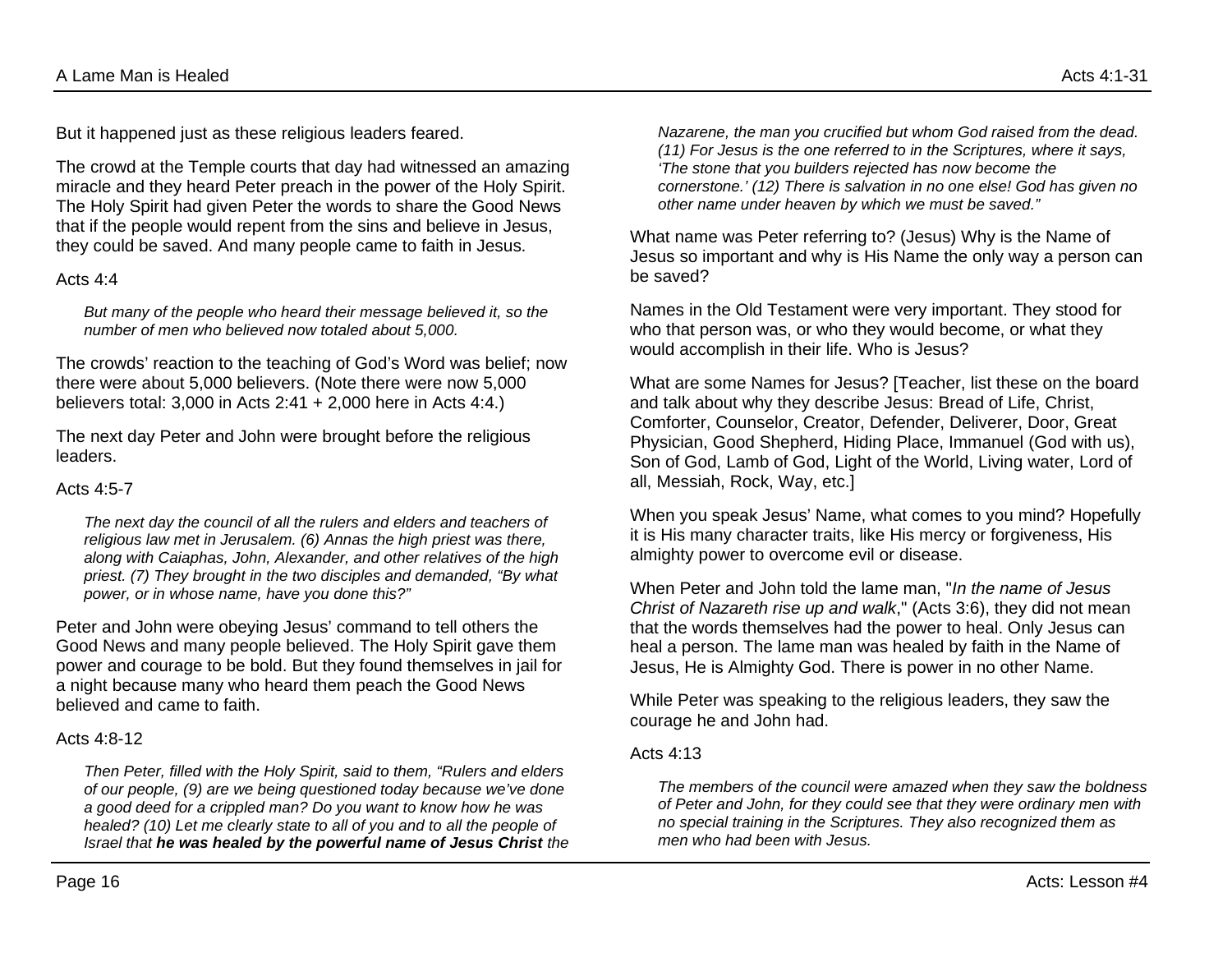They knew that that Peter and John were just ordinary men. But because Peter and John had the power of the Holy Spirit living inside of them, it was hard for others not to notice something was different about them. They were amazed; it was obvious to them that Peter and John had been with Jesus.

Is it obvious to others that you spend time with Jesus? If we are believers, people should be able to see that we are different because we know and follow Jesus. They should see Jesus' character traits in us.

The religious leaders didn't know what to do with Peter and John. This is what they came up with…

#### Acts 4:14-18

*But since they could see the man who had been healed standing right there among them, there was nothing the council could say. (15) So they ordered Peter and John out of the council chamber and conferred among themselves. (16) "What should we do with these men?" they asked each other. "We can't deny that they have performed a miraculous sign, and everybody in Jerusalem knows about it. (17) But to keep them from spreading their propaganda any further, we must warn them not to speak to anyone in Jesus' name again." (18) So they called the apostles back in and commanded them never again to speak or teach in the name of Jesus.*

They wanted to put a stop to Pete and John telling people about Jesus, but they couldn't deny that an amazing miracle had happened. Everyone in Jerusalem knew that the lame man had been healed. The man who had been lame was standing right there among them.

#### Acts 4:19-20

*But Peter and John replied, "Do you think God wants us to obey you rather than him? (20) We cannot stop telling about everything we have seen and heard."*

Because the Holy Spirit lived inside of them, Peter and John knew that they could not obey the religious leaders' command because

they would be disobeying Jesus' command to go into the world and make disciples.

The religious leaders threatened Peter and John a bit more and then released them.

Acts 4:21-22

*The council then threatened them further, but they finally let them go because they didn't know how to punish them without starting a riot. For everyone was praising God (22) for this miraculous sign—the healing of a man who had been lame for more than forty years.*

Notice: The Holy Spirit empowered Peter and John and the results caused the people to praise God, not Peter and John. It would have been terribly wrong for the crowd to praise Peter and John for the healing of the lame man. It was God's power that healed him.

#### Acts 4:23

*As soon as they were freed, Peter and John returned to the other believers and told them what the leading priests and elders had said.*

When they were released from jail, Peter and John went back to the place where the believers met and shared with them what had happened.

#### Acts 4:24

*When they heard the report, all the believers lifted their voices together in prayer to God: "O Sovereign Lord, Creator of heaven and earth, the sea, and everything in them—*

They went to God in prayer and praised Him. Then they asked God enable them to continue to speak God's Word with boldness and to continue to heal others in the Name of Jesus.

Look at verses 29-30: